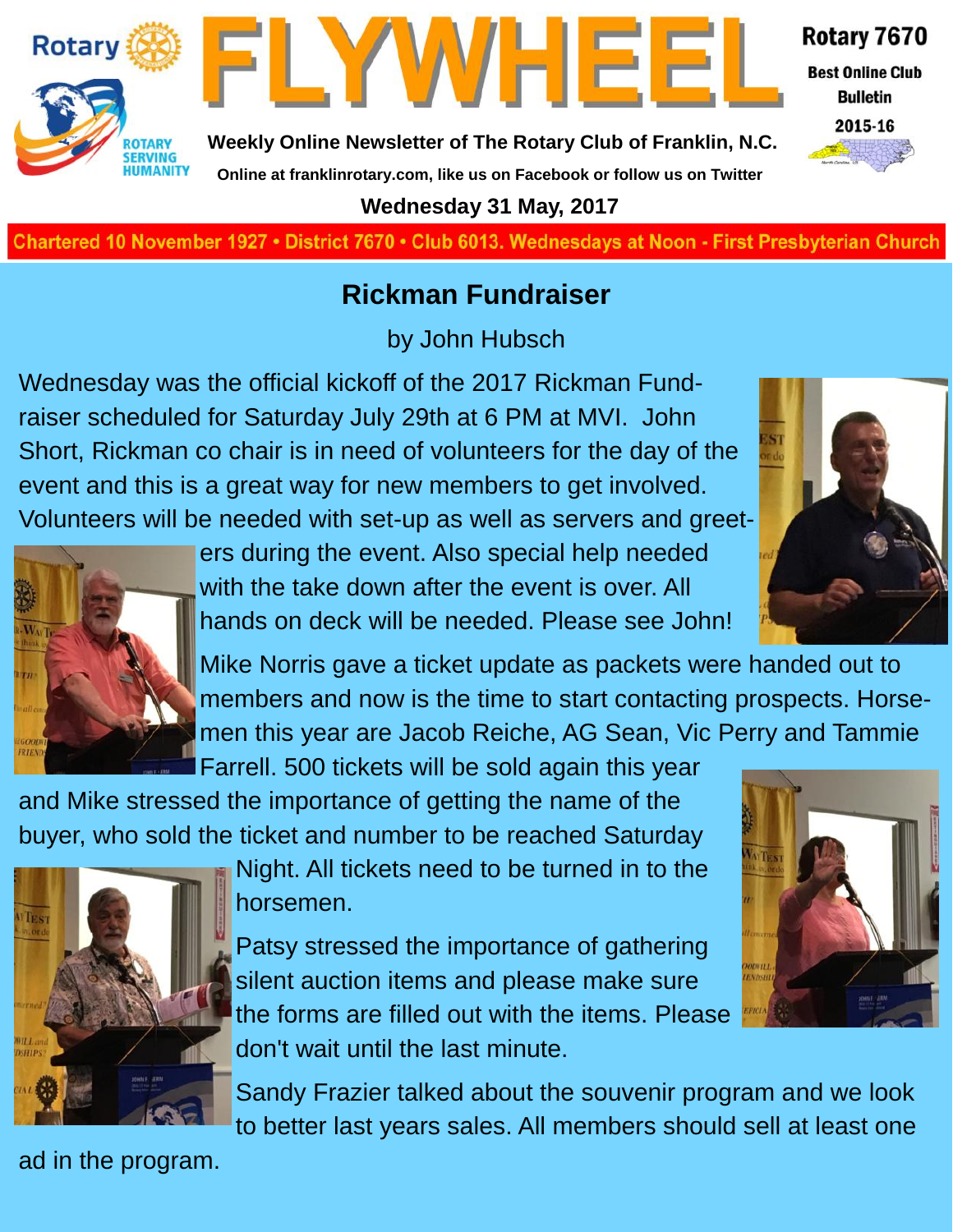



**Weekly Online Newsletter of The Rotary Club of Franklin, N.C. Online at franklinrotary.com, like us on Facebook or follow us on Twitter**

**Wednesday 31 May, 2017**

Chartered 10 November 1927 • District 7670 • Club 6013. Wednesdays at Noon - First Presbyterian Church

## **Need Volunteers for the BREW Fellowship Tent in Atlanta!**

If you are attending the International Convention in June and a BREW member, volunteers are

needed to work the BREW Tent at the convention. Please see President Lenny or BREW Chair Nancie and sign up now.

## **Another Volunteer Opportunity!**

Community Service Co-Chair Patrick Betancourt has a great makeup and volunteer opportunity. Please come volunteer Saturday June 17th. The NC Co-operative



Extension has a project at MVI and volunteers are needed. Please see Patrick Betancourt and sign up today. Hours will be 9a until 1.

**Judy's Installation 2017-18**

Mark your calendars as we induct new offers for the coming year at the 2017-18 RC Of Franklin Installation. It will take



place Tuesday Night June 27th at Parker Meadows. Time TBA.

**Rotary Service 6/7/17** Greeter: TBA Prayer/Pledge/4 Way: Cliff Harris



#### Rotary 7670 **Best Online Club**

**Bulletin** 

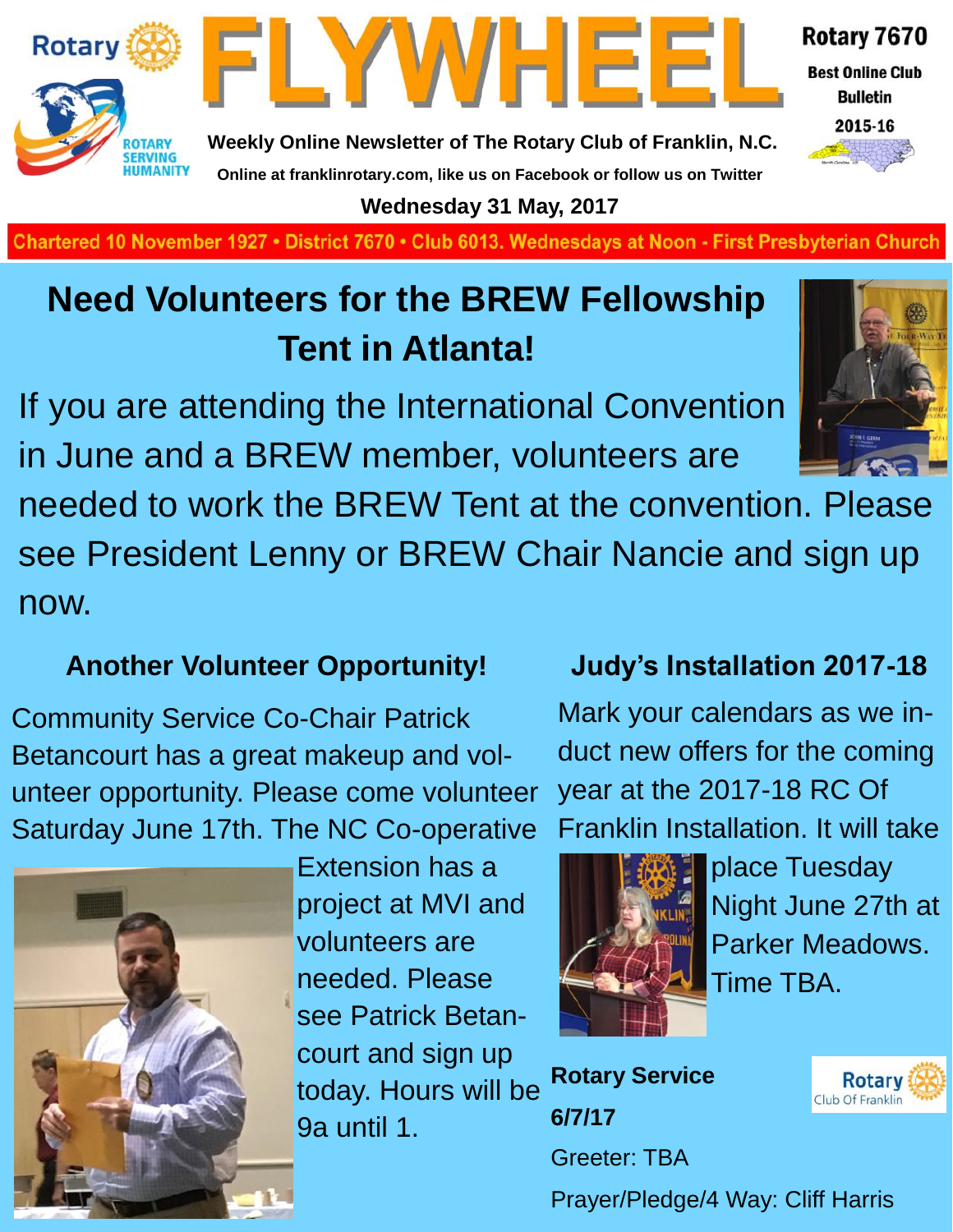



Rotary 7670

**Best Online Club Bulletin** 



**Weekly Online Newsletter of The Rotary Club of Franklin, N.C. Online at franklinrotary.com, like us on Facebook or follow us on Twitter**

**Wednesday 31 May, 2017**

**Charted November 29, 1927 • District 7670 • Club 6013 Wednesdays at Noon - First Presbyterian Church**

## **Fred's Funnies**



## **For Your Amusement**



This is a set of signs at an eye doctor's office...



Don't mind me...just picking up this year's Christmas tree...

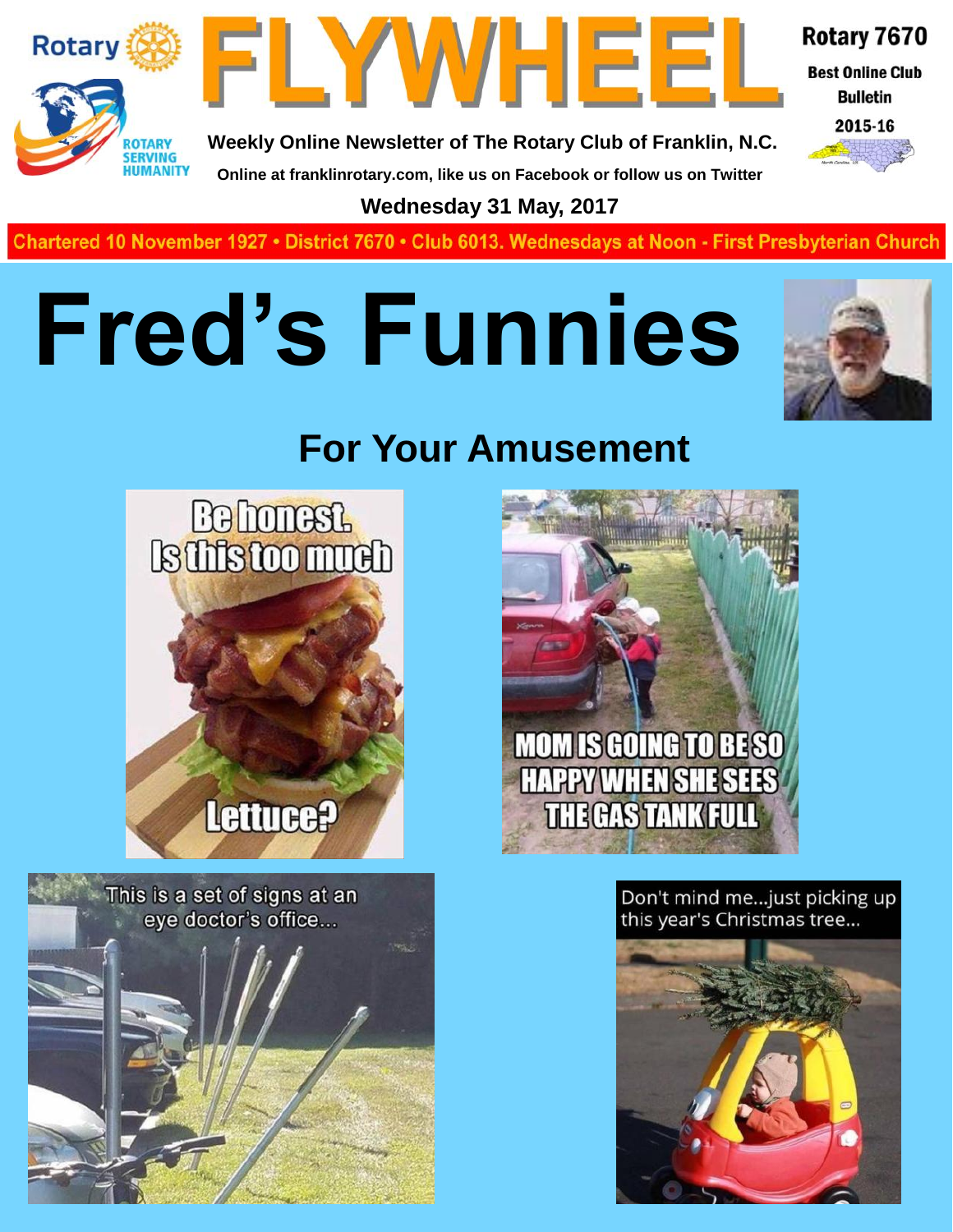



Rotary 7670

**Best Online Club Bulletin** 



**Weekly Online Newsletter of The Rotary Club of Franklin, N.C.**

## **Online at franklinrotary.com, like us on Facebook or follow us on Twitter**

**Wednesday 31 May, 2017**

Chartered 10 November 1927 • District 7670 • Club 6013. Wednesdays at Noon - First Presbyterian Church

### **CART Cruise Scheduled**

PDGs Bill Shillito and Dennis Sanders announced at the District Conference in Hickory that a CART Cruise has been arranged for District 7670 Rotarians and their friends and families on 24 February, 2018. This weeklong cruise will give cruisers an opportunity to learn more about Alzheimer's Disease research, to share ideas and strategies to support CART, and to raise some funds for CART. In addition, we will be able to enjoy the warm weather of the southern Caribbean during the winter of 2018.

Norwegian Cruise Line has agreed to donate \$100 to CART for each passenger that books a voyage. Each club will receive credit for the \$100 generated by their members and any friends and family going along with them. Norwegian has also added some excellent incentives for this cruise. Please see the attached flyer for details.

Our tentative plans for the cruise include some informational sessions by, hopefully, one of our research scientists. We will also have a couple of receptions just for our group. During one of the sea days we will conduct a 2 K Walk for CART. Our travel agency has approached Norwegian to see if they will allow us to include the entire ship in this walk. The chance to develop new



acquaintances and friends is probably one of the most important reasons to join the cruise.

You have three methods to book a cabin:

Print the registration form in the attachment and snail mail it to our travel agency.

Go to the travel agency website at vipworldtravel.travel and click on the CART link. You can then register online Call the travel agency at (800) 323-7448. Ask for an agent to book the CART Cruise

Please consider joining this cruise for fun, the chance to learn, and the opportunity to raise some funds for CART.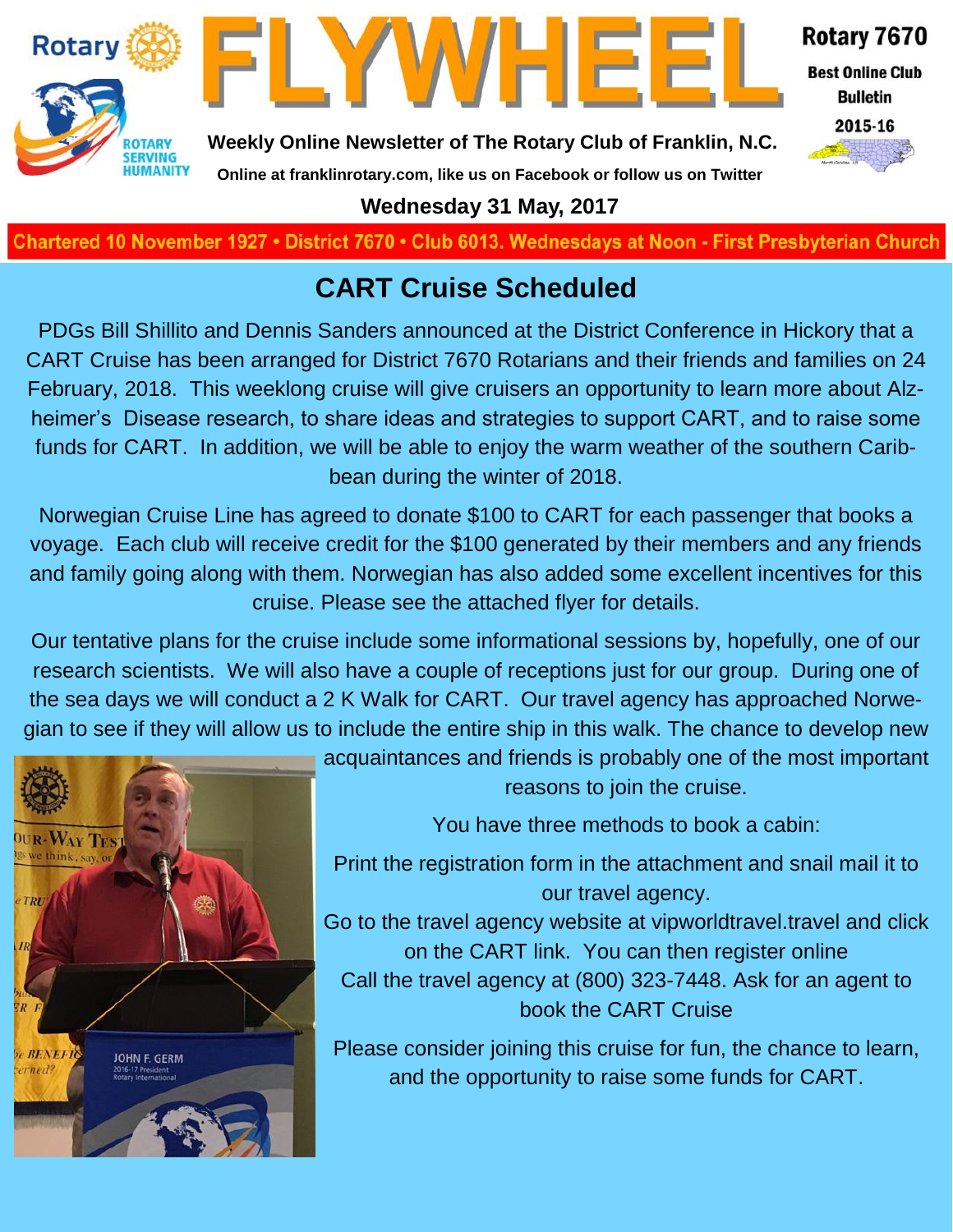



Rotary 7670 **Best Online Club** 

> **Bulletin** 2015-16



**Weekly Online Newsletter of The Rotary Club of Franklin, N.C.**

**Online at franklinrotary.com, like us on Facebook or follow us on Twitter Wednesday 31 May, 2017**

**Charted November 29, 1927 • District 7670 • Club 6013 Wednesdays at Noon - First Presbyterian Church**

# LAST FLYWHEEL IN 4 WEEKS!

Volunteer to be Flywheel editor! Or you have to look at **THIS** face every week until July 1st….